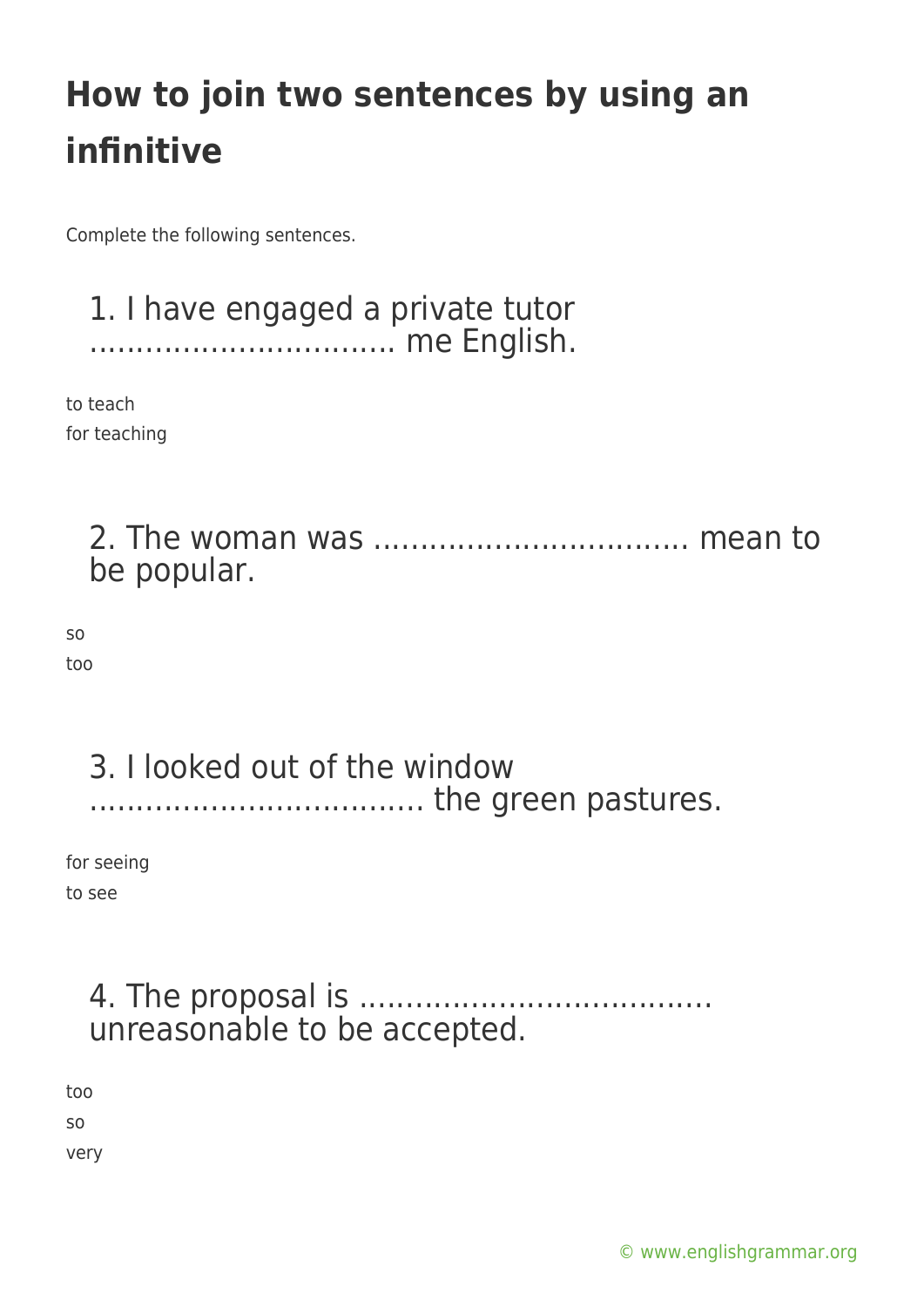5. Our country expects every man ................................. his duty.

to do doing

### 6. My mother was very much delighted ................................... about my father's safe arrival.

to hear to hearing hearing

> 7. He works hard ........................................ the first rank.

to win for winning

### 8. He went to the USA ........................................ higher education.

to pursue for pursuing to pursuing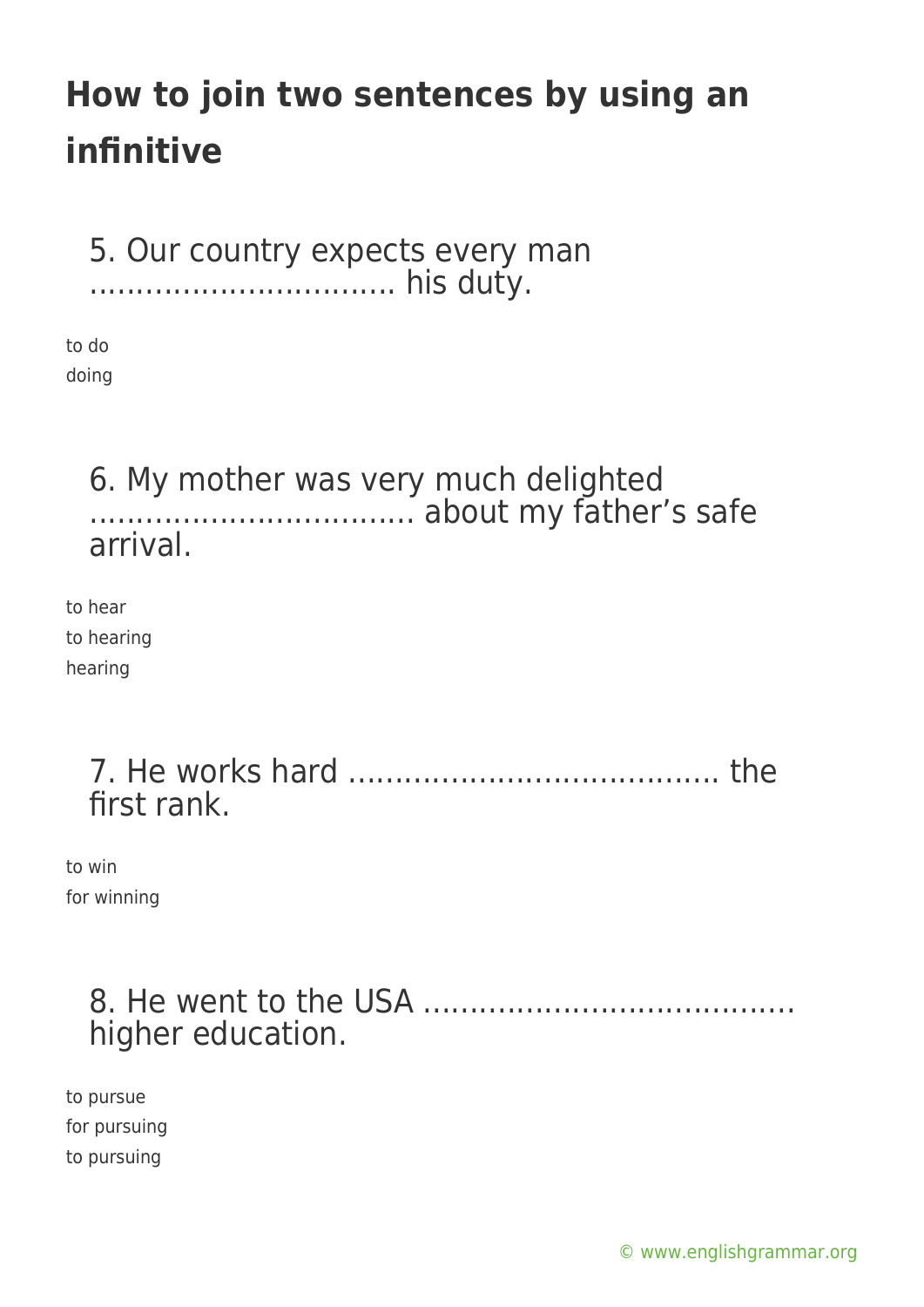9. He is .................................... weak to walk without help.

so too very

> 10. The tea is ..................................... hot for me to drink.

too so very

Answers

- 1. I have engaged a private tutor to teach me English.
- 2. The woman was too mean to be popular.
- 3. I looked out of the window to see the green pastures.
- 4. The proposal is too unreasonable to be accepted.
- 5. Our country expects every man to do his duty.
- 6. My mother was very much delighted to hear about my father's safe arrival.